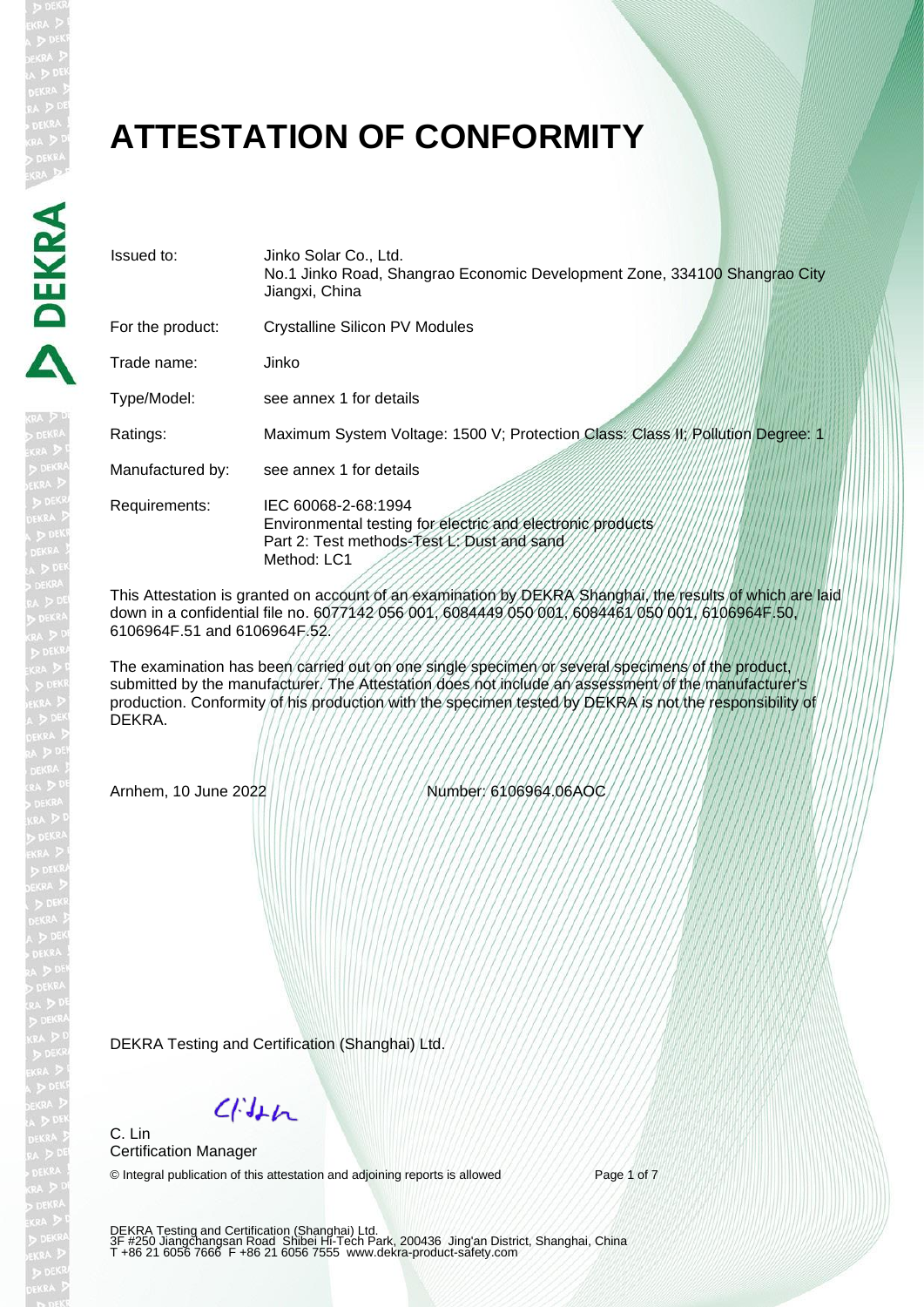

## **Annex**

Document no. : 6106964.06AOC

Types: PV Modules with Mono-crystalline Silicon Solar Cells: 72 cells: JKMxxxM-72-DV (xxx=250-420, with increments of 5W) 72 cells: JKMxxxM-72-DV-J (xxx=250-420, with increments of 5W) 72 cells: JKMSxxxM-72-DV (xxx=250-420, with increments of 5W) 72 cells: JKMSxxxM-72-DV-J (xxx=250-420, with increments of 5W) 72 cells: JKMxxxM-72-BDV (xxx=300-420, with increments of 5W) 72 cells: JKMxxxM-72L-BDV (xxx=375-405, with increments of 5W) 72 cells: JKMxxxM-72-BDVP (xxx=315-420, with increments of 5W) 72 cells: JKMxxxM-72L-BDVP (xxx=370-410, with increments of 5W) 60 cells: JKMxxxM-60-DV (xxx=210-350, with increments of 5W) 60 cells: JKMxxxM-60-DV-J (xxx=210-350, with increments of 5W) 60 cells: JKMSxxxM-60-DV (xxx=210-350, with increments of 5W) 60 cells: JKMSxxxM-60-DV-J (xxx=210-350, with increments of 5W) 60 cells: JKMxxxM-60-BDV (xxx=250-350, with increments of 5W) 60 cells: JKMxxxM-60L-BDV (xxx=310-335, with increments of 5W) 60 cells: JKMxxxM-60-BDVP (xxx=260-350, with increments of 5W) 60 cells: JKMxxxM-60L-BDVP (xxx=305-340, with increments of 5W) 48 cells: JKMxxxM-48-DV (xxx=170-250, with increments of 5W) 48 cells: JKMxxxM-48-DV-J (xxx=170-250, with increments of 5W) 48 cells: JKMSxxxM-48-DV (xxx=170-250, with increments of 5W) 48 cells: JKMSxxxM-48-DV-J (xxx=170-250, with increments of 5W) 36 cells: JKMxxxM-36-DV (xxx=145-170, with increments of 5W) 36 cells: JKMxxxM-36-DV-J (xxx=145-170, with increments of 5W) 36 cells: JKMSxxxM-36-DV (xxx=145-170, with increments of 5W) 36 cells: JKMSxxxM-36-DV-J (xxx=145-170, with increments of 5W)

> PV Modules with Mono-crystalline Silicon Half Cut Solar Cells: 156 half-cut cells: JKSM3-DDCA-xxx (xxx=400-450, with increments of 5W) 156 half-cut cells: JKSN3-DDCA-xxx (xxx=405-435, with increments of 5W) 156 half-cut cells: JKMxxxM-78HL3-BDVP (xxx=430-485, with increments of 5W) 156 half-cut cells: JKMxxxM-78HL3-MBB-BDVP (xxx=430-485, with increments of 5W)

> 156 half-cut cells: JKMxxxM-78H-BDVP (xxx=415-455, with increments of 5W) 156 half-cut cells: JKMxxxN-78H-BDV (xxx=415-460, with increments of 5W) 156 half-cut cells: JKMxxxM-7RL3-BDVP (xxx=440-465, with increments of 5W) 156 half-cut cells: JKMxxxM-7RL3-BDVP-J (xxx=440-465, with increments of 5W)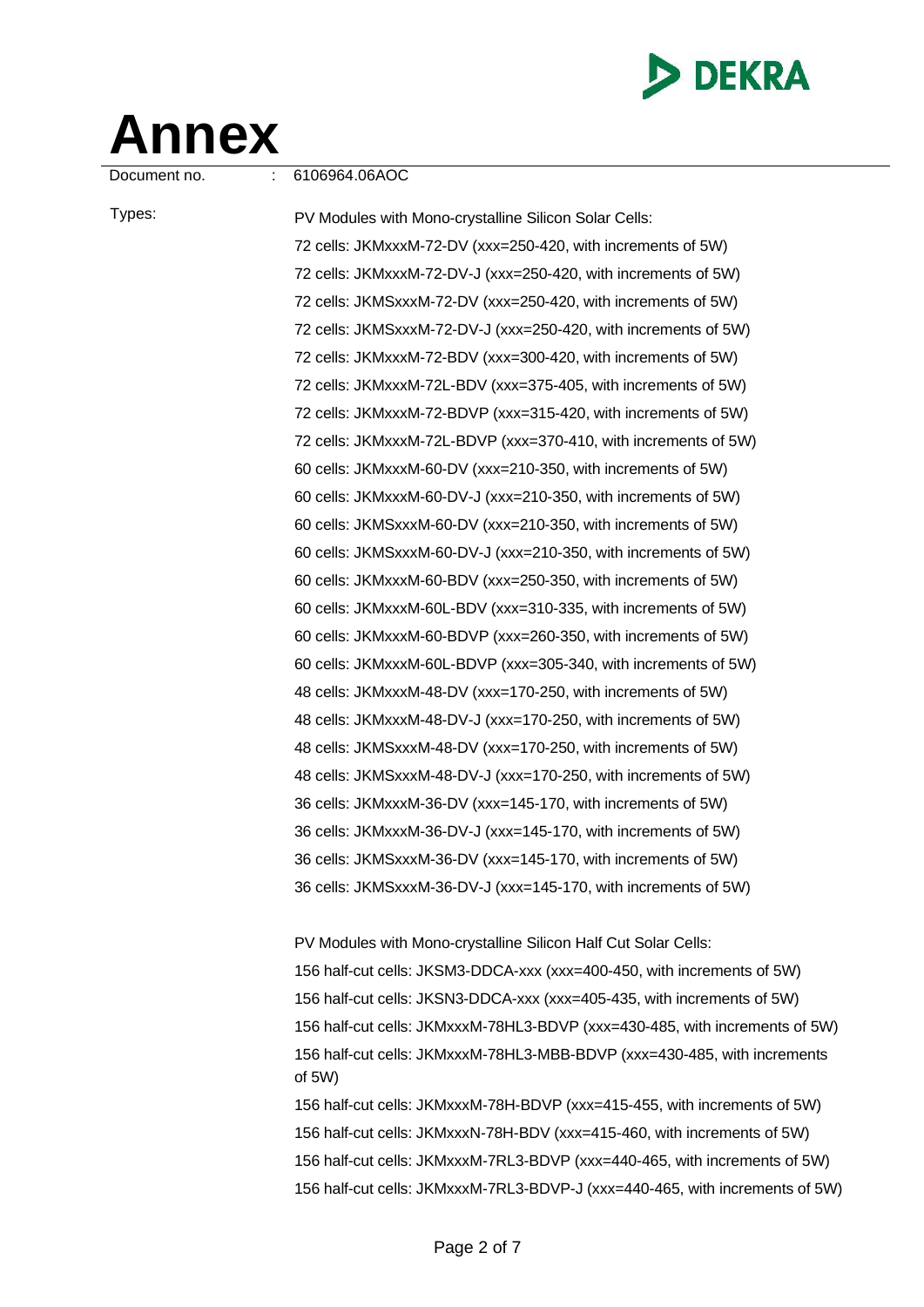## **DEKRA**

156 half-cut cells; JKMxxxN-7RL3-BDV (xxx=440-490, with increments of 5W) 144 half-cut cells: JKMxxxM-72H-BDVP (xxx=375-430, with increments of 5W) 144 half-cut cells: JKMxxxM-72HL-BDVP (xxx=375-430, with increments of 5W) 144 half-cut cells: JKMxxxM-72H-BDV (xxx=300-420, with increments of 5W) 144 half-cut cells: JKMxxxM-72HL-BDV (xxx=390-410,with increments of 5W) 144 half-cut cells: JKMxxxN-72H-MBB-BDV (xxx=370-445, with increments of 5W)

144 half-cut cells: JKMxxxM-72H-MBB-BDVP (xxx=370-440, with increments of 5W)

144 half-cut cells: JKMxxxM-72HLM-BDVP (xxx=400-460, with increments of 5W) 144 half-cut cells: JKMxxxM-72H-DV (xxx=250-420, with increments of 5W) 132 half-cut cells: JKSM3-CDCA-XXX (xxx=340-380,with increments of 5W) 132 half-cut cells: JKSN3-CDCA-xxx (xxx=345-365, with increments of 5W) 132 half-cut cells: JKMxxxM-66HL3-BDVP (xxx=365-410, with increments of 5W) 132 half-cut cells: JKMxxxM-66HL3-MBB-BDVP (xxx=365-410, with increments of 5W)

132 half-cut cells: JKMxxxM-66H-BDVP (xxx=350-385, with increments of 5W) 132 half-cut cells: JKMxxxN-66H-BDV (xxx=350-385, with increments of 5W) 132 half-cut cells: JKMxxxM-6RL3-BDVP (xxx=375-390, with increments of 5W) 132 half-cut cells: JKMxxxM-6RL3-BDVP-J (xxx=375-390, with increments of 5W) 132 half-cut cells: JKMxxxN-6RL3-BDV (xxx=375-410, with increments of 5W) 120 half-cut cells: JKMxxxM-60H-DV (xxx=210-350, with increments of 5W) 120 half-cut cells: JKMxxxM-60H-BDVP (xxx=310-355, with increments of 5W) 120 half-cut cells: JKMxxxM-60HL-BDVP (xxx=310-355, with increments of 5W) 120 half-cut cells: JKMxxxM-60H-BDV (xxx=250-350, with increments of 5W) 120 half-cut cells: JKMxxxM-60HL-BDV (xxx=325-340, with increments of 5W) 120 half-cut cells: JKMxxxM-60H-MBB-BDVP (xxx=315-345, with increments of 5W)

120 half-cut cells: JKMxxxM-60HLM-BDVP (xxx=335-380, with increments of 5W) 120 half-cut cells: JKMxxxN-60H-MBB-BDV (xxx=330-345, with increments of 5W)

96 half-cut cells: JKMxxxM-48H-DV (xxx=170-250, with increments of 5W) 72 half-cut cells: JKMxxxM-36H-DV (xxx=150-180, with increments of 5W) PV Modules with Mono-crystalline Silicon Half Cut Solar Cells:

156 half-cut cells: JKMxxxM-7RL4-BDVP (xxx=490-595, with increments of 5W) 156 half-cut cells: JKMxxxN-7RL4-BDV (xxx=500-605, with increments of 5W) 156 half-cut cells: JKMxxxN-7RL4-BDV-J (xxx=530-595, with increments of 5W) 156 half-cut cells: JKMxxxM-7RL4-BDVP-J (xxx=490-595, with increments of 5W) 156 half-cut cells: JKMxxxN-78HL4-BDV (xxx=570-625, with increments of 5W) 144 half-cut cells: JKMxxxM-7TL4-BDVP (xxx=460-545, with increments of 5W)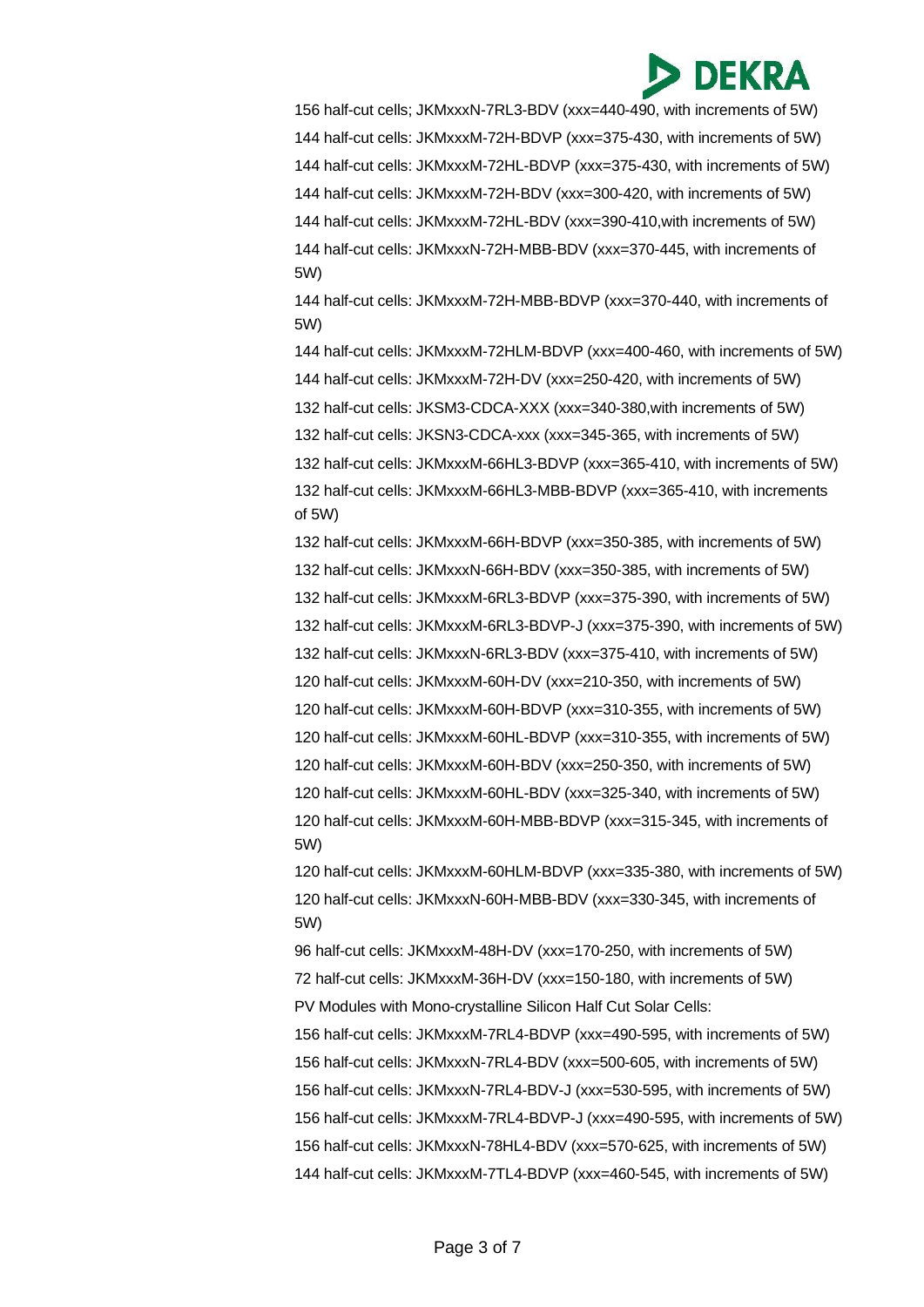

144 half-cut cells: JKMxxxN-7TL4-BDV (xxx=465-555, with increments of 5W) 144 half-cut cells: JKMxxxN-7TL4-BDV-J (xxx=490-545, with increments of 5W) 144 half-cut cells: JKMxxxM-7TL4-BDVP-J (xxx=460-545, with increments of 5W) 144 half-cut cells: JKMxxxM-72HL4-BDVP (xxx=500-565, with increments of 5W) 144 half-cut cells: JKMxxxN-72HL4-BDV (xxx=480-575, with increments of 5W) 144 half-cut cells: JKMxxxN-72HL4-BDV-J (xxx=480-575, with increments of 5W) 144 half-cut cells: JKMxxxM-72HL4-BDVP-J (xxx=500-565, with increments of 5W)

132 half-cut cells: JKMxxxM-66HL4-BDVP (xxx=425-500, with increments of 5W) 132 half-cut cells: JKMxxxN-66HL4-BDV (xxx=425-520, with increments of 5W) 132 half-cut cells: JKMxxxM-6RL4-BDVP (xxx=425-500, with increments of 5W) 132 half-cut cells: JKMxxxN-6RL4-BDV (xxx=425-510, with increments of 5W) 120 half-cut cells: JKMxxxM-6TL4-BDVP (xxx=385-455, with increments of 5W) 120 half-cut cells: JKMxxxN-6TL4-BDV (xxx=385-465, with increments of 5W) 120 half-cut cells: JKMxxxM-60HL4-BDVP (xxx=385-455, with increments of 5W) 120 half-cut cells: JKMxxxN-60HL4-BDV (xxx=385-470, with increments of 5W) 108 half-cut cells: JKMxxxM-54HL4-BDVP (xxx=345-410, with increments of 5W) 108 half-cut cells: JKMxxxN-54HL4-BDV (xxx=345-425, with increments of 5W) 108 half-cut cells: JKMxxxM-5RL4-BDVP (xxx=345-410, with increments of 5W) 108 half-cut cells: JKMxxxN-5RL4-BDV (xxx=350-415, with increments of 5W) PV Modules with Poly-crystalline Silicon Solar Cells:

72 cells: JKMxxxPP-72-DV (xxx=250-350, with increments of 5W) 72 cells: JKMSxxxPP-72-DV (xxx=250-350, with increments of 5W) 72 cells: JKMxxxPP-72-DV-J (xxx=250-350, with increments of 5W) 72 cells: JKMSxxxPP-72-DV-J (xxx=250-350, with increments of 5W) 72 cells: JKMxxxPP-72-J4DV (xxx=250-350, with increments of 5W) 60 cells: JKMxxxPP-60-DV (xxx=210-290, with increments of 5W) 60 cells: JKMSxxxPP-60-DV (xxx=210-290, with increments of 5W) 60 cells: JKMxxxPP-60-DV-J (xxx=210-290, with increments of 5W) 60 cells: JKMSxxxPP-60-DV-J (xxx=210-290, with increments of 5W) 60 cells: JKMxxxPP-60-J4DV (xxx=210-290, with increments of 5W) 48 cells: JKMxxxPP-48-DV (xxx=170-230, with increments of 5W) 48 cells: JKMSxxxPP-48-DV (xxx=170-230, with increments of 5W) 48 cells: JKMxxxPP-48-DV-J (xxx=170-230, with increments of 5W) 48 cells: JKMSxxxPP-48-DV-J (xxx=170-230, with increments of 5W) 48 cells: JKMxxxPP-48-J4DV (xxx=170-230, with increments of 5W) 36 cells: JKMxxxPP-36-DV (xxx=145-170, with increments of 5W) 36 cells: JKMSxxxPP-36-DV (xxx=145-170, with increments of 5W) 36 cells: JKMxxxPP-36-DV-J (xxx=145-170, with increments of 5W)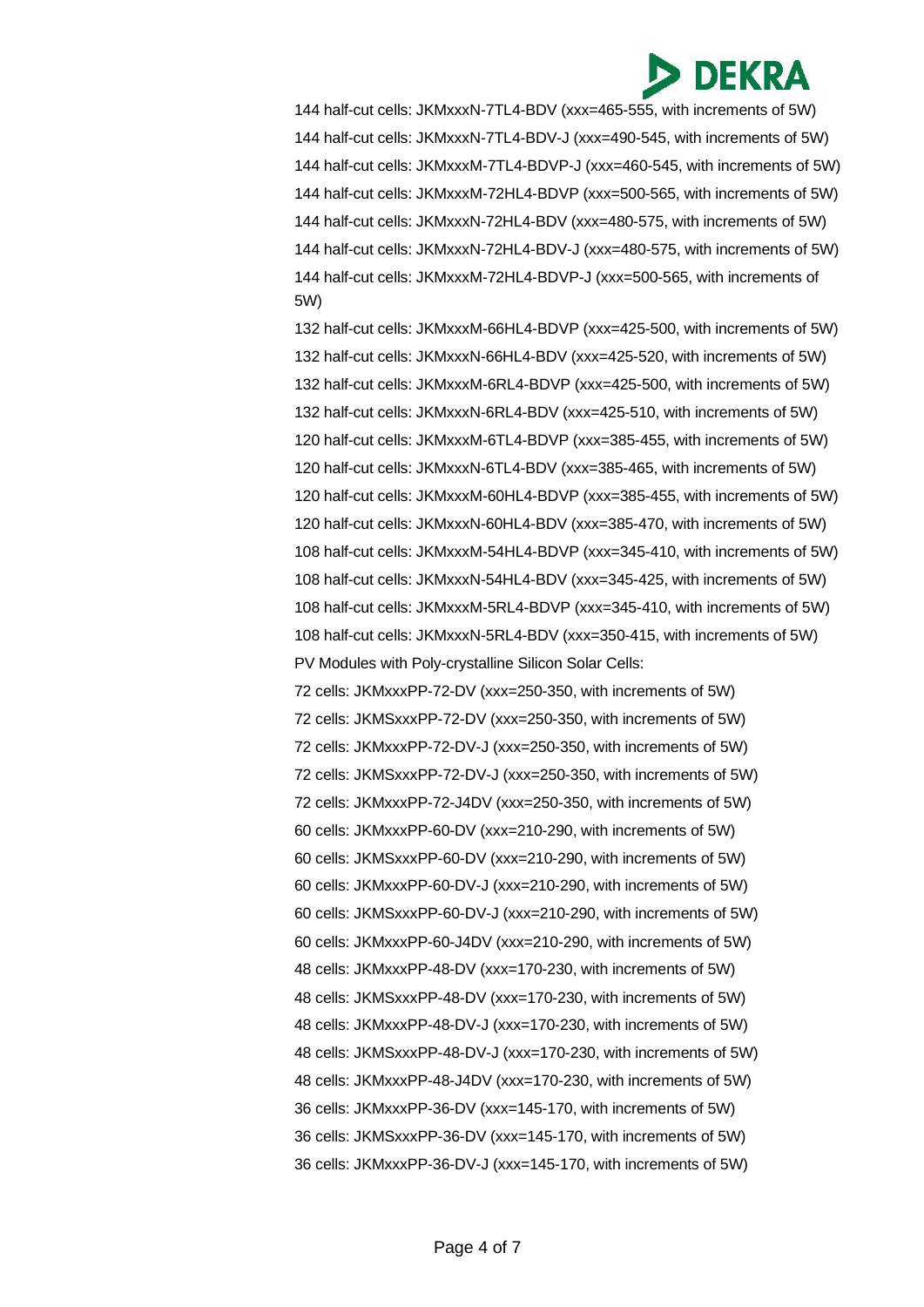

36 cells: JKMSxxxPP-36-DV-J (xxx=145-170, with increments of 5W) 36 cells: JKMxxxPP-36-J4DV (xxx=145-170, with increments of 5W) PV Modules with Poly-crystalline Silicon Half Cut Solar Cells: 144 half-cut cells: JKMxxxPP-72H-J4DV (xxx=250-350, with increments of 5W) 144 half-cut cells: JKMxxxPP-72H-DV (xxx=250-350, with increments of 5W) 120 half-cut cells: JKMxxxPP-60H-J4DV (xxx=210-290, with increments of 5W) 120 half-cut cells: JKMxxxPP-60H-DV (xxx=210-290, with increments of 5W) 96 half-cut cells: JKMxxxPP-48H-DV (xxx=170-230, with increments of 5W) 96 half-cut cells: JKMxxxPP-48H-J4DV (xxx=170-230, with increments of 5W) 72 half-cut cells: JKMxxxPP-36H-DV (xxx=145-170, with increments of 5W) 72 half-cut cells: JKMxxxPP-36H-J4DV (xxx=145-170, with increments of 5W) 156 half-cut cells: JKMxxxM-78HL4-BDVP (xxx=570-595, with increments of 5W) 96 half-cut cells: JKBSxxxN-48HL4-BDV (xxx=355-380, with increments of 5W) 96 half-cut cells: JKBSxxxM-48HL4-BDVP (xxx=335-375, with increments of 5W) 45 half-cut cells: JKBSxxxN-22.5HL4-BDV (xxx=165-180, with increments of 5W) 45 half-cut cells: JKBSxxxM-22.5HL4-BDVP (xxx=160-175, with increments of 5W)

PV Modules for BIPV:

240 half-cut cells: JKBF644N-120HL2-BDVP-T0EC 264 half-cut cells: JKBF708N-132HL2-BDVP-T0EC 252 half-cut cells: JKBF696N-126HL2-BDVP-T0GB 156 half-cut cells: JKBF419N-78HL2-BDVP-T0GD 210 half-cut cells: JKBF563N-105HL2-BDVP-T0GB 234 half-cut cells: JKBF647N-117HL2-BDVP-T0GD 216 half-cut cells: JKBF580N-108HL2-BDVP-T0GC 126 half-cut cells: JKBF352N-63HL2-BDVP-T0GD 340 half-cut cells: JKBF912N-170HL2-BDVP-T0GB 182 half-cut cells: JKBF488N-91HL2-BDVP-T0GC 238 half-cut cells: JKBF638N-119HL2-BDVP-T0GE 180 half-cut cells: JKBF549N-90HL2-BDVP-T0GC 20 half-cut cells: JKBF61N-10HL3-BDVP-T0GG 108 half-cut cells: JKBF300N-54HL3-BDVP-T0ED 153 half-cut cells: JKBF427N-76.5HL2-BDVP-T0EC 180 half-cut cells: JKBF500N-90HL3-BDVP-T0EC 171 half-cut cells: JKBF477N-85.5HL3-BDVP-T0EB 72 half-cut cells: JKBF201N-36HL2-BDVP-T0ED 144 half-cut cells: JKBF375N-72HL2-BDVP-T0EE

## **Factory location:** Jinko Solar (Chuzhou) Co., Ltd. No. 18 Liming Road, Lai'an Economic Development Zone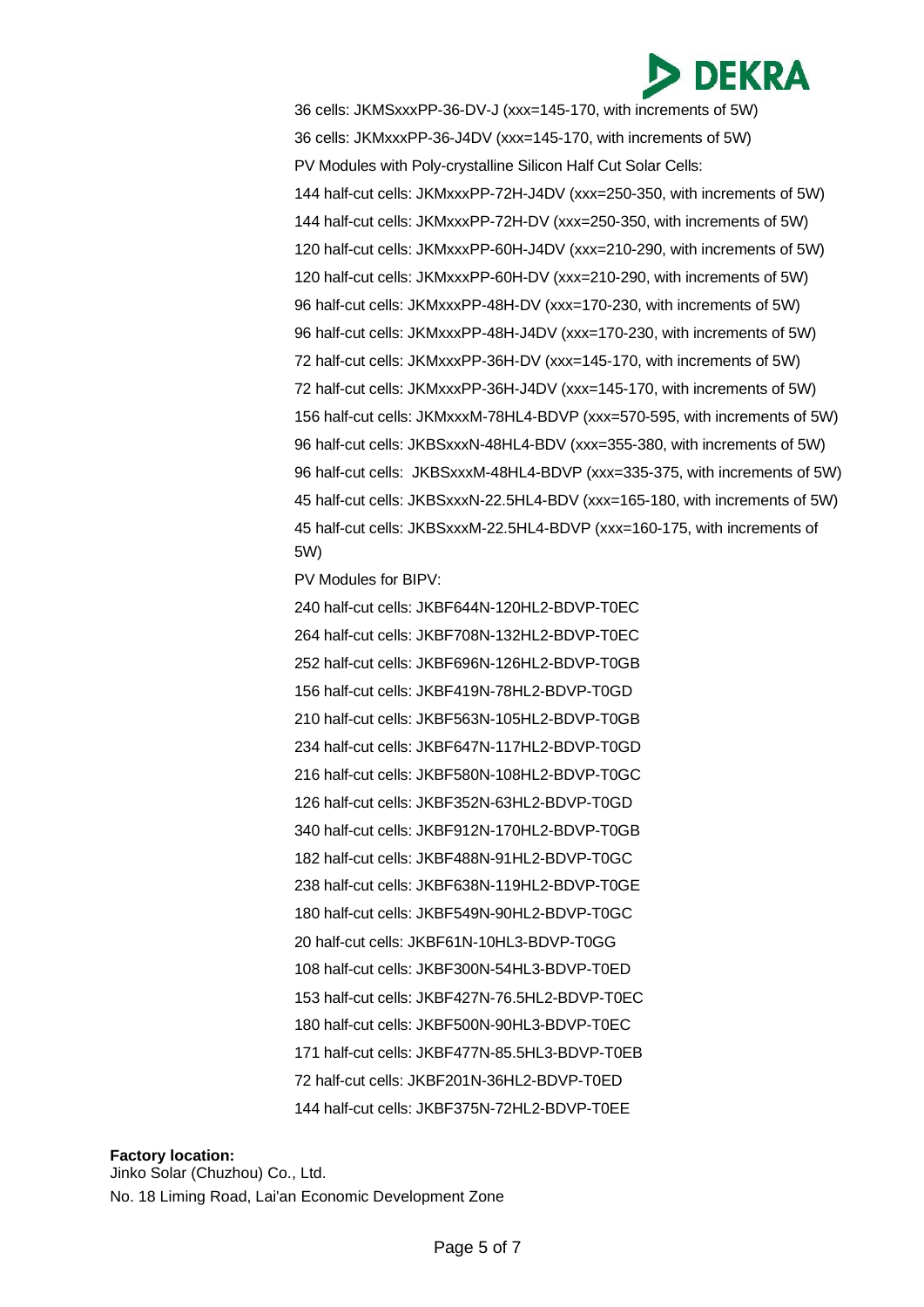

239200 Chuzhou City Anhui, China

Jinko Solar Co., Ltd. (fifth factory) No.1 Yingbin Road, Shangrao Economic Development Zone 334100 Shangrao City Jiangxi, China

Jinko Solar (Yiwu) Co., Ltd. No.1555 Chengxin Road, Niansanli Street 322009 Yiwu City Zhejiang, China

Jinko Solar Co., Ltd. No. 1 Jinko Road, Shangrao Economic Development Zone 334100 Shangrao City Jiangxi, China

Jinko Solar (Shangrao) Co., Ltd. No.1, Yingbin Road, Economic Development Zone 334100 Shangrao City Jiangxi, China

Zhejiang Jinko Solar Co., Ltd. No.58, Yuanxi Road, Yuanhua Town 314416 Haining City, Jiaxing City Zhejiang, China

Zhejiang Jinko Solar Co., Ltd. No.35 Haishi Road, Jianshan New District 314415 Haining City Zhejiang, China

Jinko Solar Technology Sdn. Bhd 2522, Lorong Perusahaan 4, Kawasan Perusahaan Bebas Perai, Phase 1 13600 Perai, Pulau Pinang, Malaysia

Jinko Solar Technology Sdn. Bhd Lot 10085, Plot C & D, Jalan Perusahaan, Mukim 1, Seberang Perai Tengah 13600 Perai, Pulau Pinang, Malaysia

Vina Solar Technology Co., Ltd. Lot CN-03, factory E12, Van Trung Industry Zone, Viet Yen District 21000 Bac Giang, Vietnam

Yuhuan Jinko solar Co., Ltd. No 5. Jinghai Road, Economic development zone 317600 Yuhuan City Zhejiang, China

Jiangsu Jinko Day Sheng Solar Co., Ltd. No.228, Yuesheng North Road, Fanshui Town, Industrial concentration area, Baoying County 225819 Yangzhou City Jiangsu, China

Jinko Solar Technology Sdn. Bhd